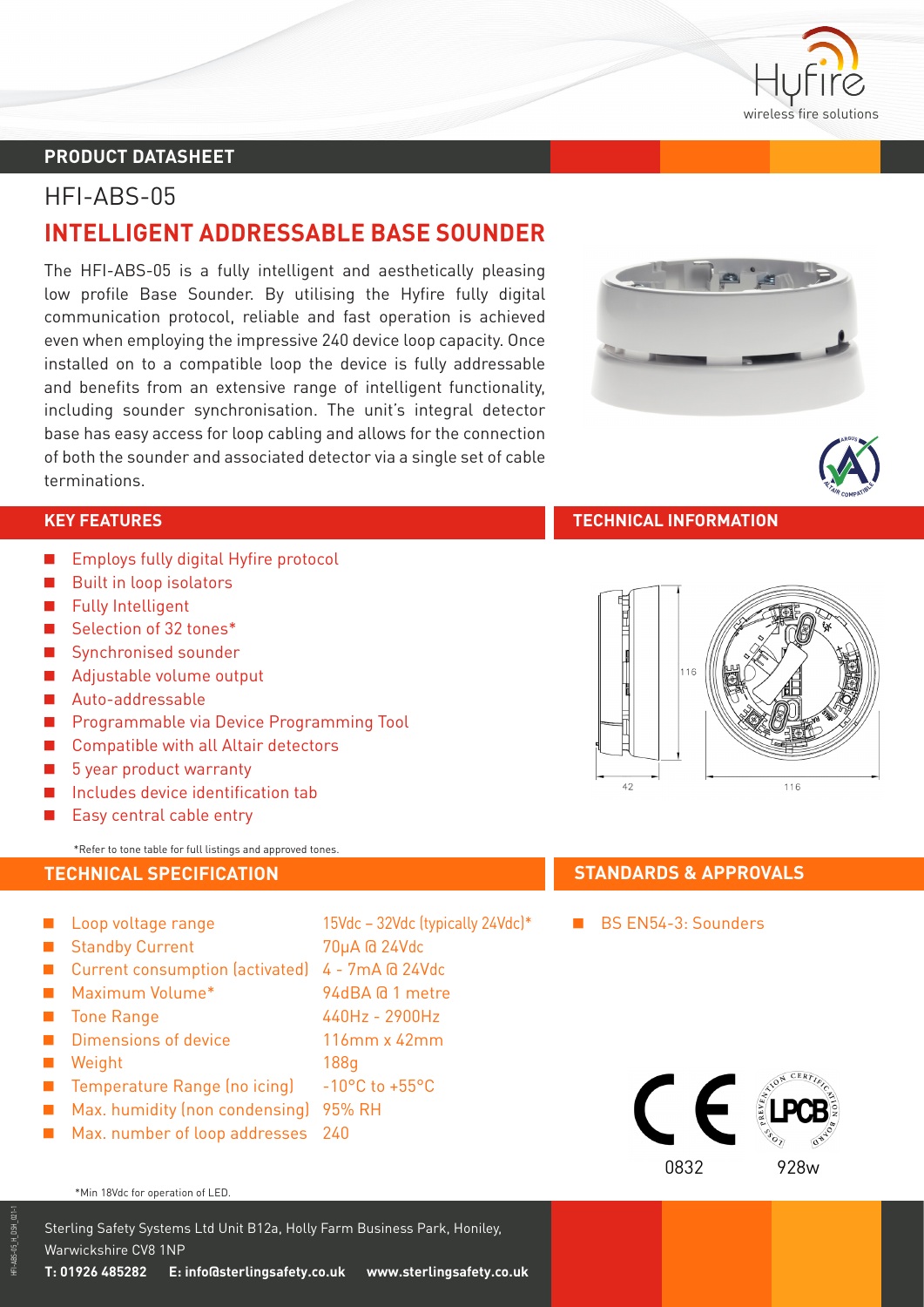

## **PRODUCT DATASHEET**

### **OUTPUT TONE SETTING**

To program the sounder, its operating mode must be defined by IMPORTANT NOTE: Not all control panels may be programming a decimal number into it by the use of the programmer. able to activate all of table 1's listed tones. Check the

One selected operating mode is programmable through an **operating mode number** written into the device through the handheld programming unit used before for the addressing step; the **Set Mod / Set Op** option of the programmer is used for this purpose: consult the programmer's documentationfor further details.

The available tone set for this mode is given on page 3.

control panel's documentation for more information.

| Tone | <b>Pattern</b>           | <b>Frequency</b> | <b>Rate</b>         | <b>Main Application</b>      |
|------|--------------------------|------------------|---------------------|------------------------------|
|      | <b>DUAL TONE *</b>       | 800 & 960        | 250ms - 250ms       | ALTERNATIVE WARBLE           |
|      | <b>CONTINUOUS TONE *</b> | 1000             | Steady              | CONTINUOUS TONE              |
|      | 970<br>PULSED TONE       |                  | 500ms ON, 500ms OFF | ISO 8201 LF BS5839 Pt 1 1983 |

\* Tones in **BOLD** are LPCB certified

#### **OUTPUT VOLUME SETTING**

To program the sounder its operating mode must be defined by programming a decimal number into it by the use of the programmer.

Volume level can be programmed directly on the device through the **operating mode number**. The desired operating tone must be selected on the control panel.

Four different **operating mode numbers** for this mode can be programmed into the device.

| <b>Volume Level</b> | <b>Operating Mode No.</b> |
|---------------------|---------------------------|
| LOW                 |                           |
| <b>MEDIUM</b>       | 65                        |
| HIGH <sup>*</sup>   | 129 (FACTORY DEFAULT)     |
| EXTRA-HIGH          | 193                       |

\*The sounder leaves comes pre-programmed with operating mode number 129.